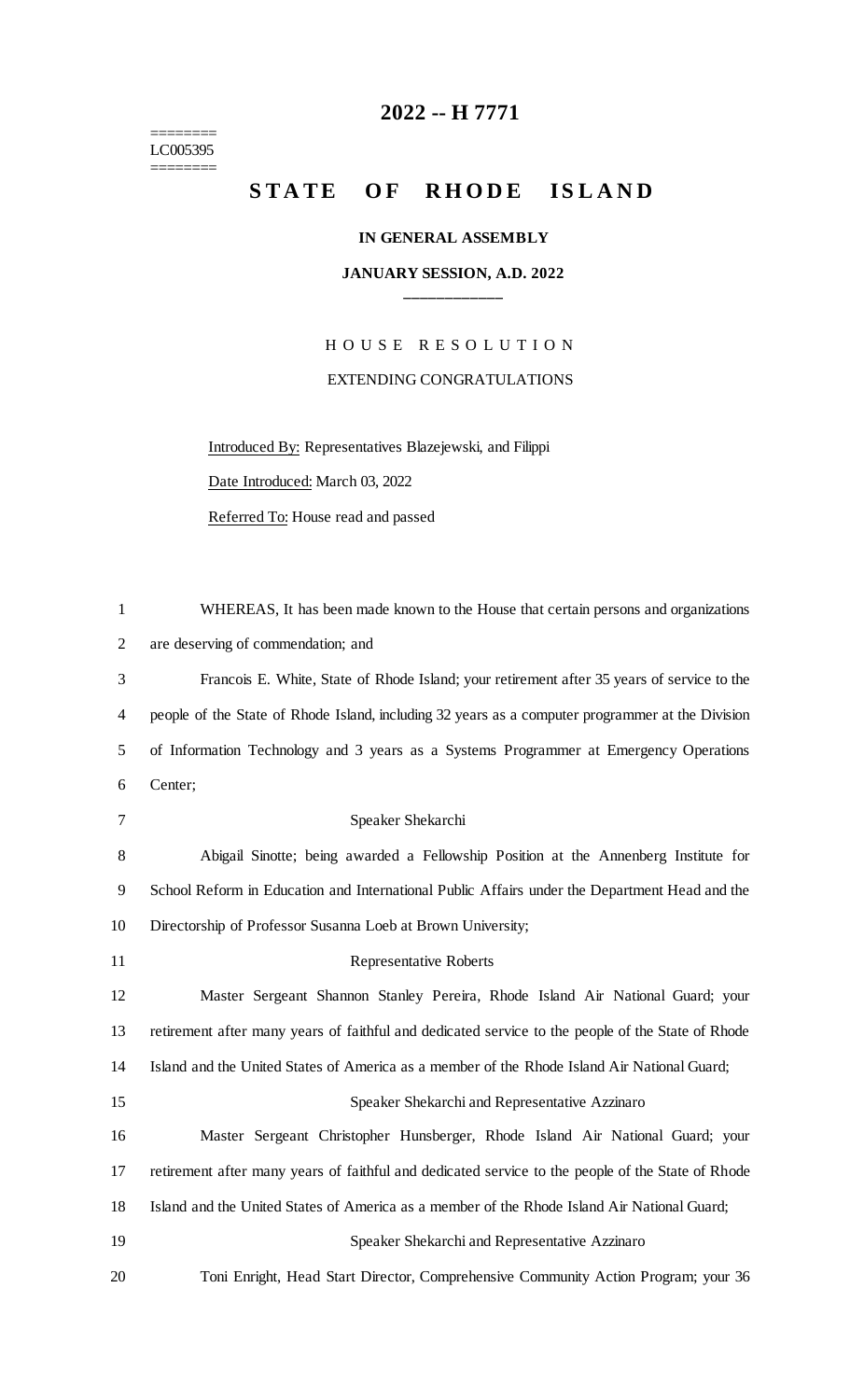| $\mathbf{1}$   | years of dedicated service in Head Start and the positive contributions you have made in the lives  |
|----------------|-----------------------------------------------------------------------------------------------------|
| $\overline{2}$ | of so many families and children in the State of Rhode Island;                                      |
| 3              | Representatives Diaz and Shallcross Smith                                                           |
| 4              | Lucia Torres; the joyous and momentous celebration of your Birthday on February 26,                 |
| 5              | 2022;                                                                                               |
| 6              | <b>Representative Diaz</b>                                                                          |
| 7              | Lynda Dickinson, Head Start Director Child Inc.; your 36 years of dedicated service in              |
| 8              | Head Start and the positive influence you have had in the lives of so many children in the State of |
| 9              | Rhode Island;                                                                                       |
| 10             | Representatives Diaz and Shallcross Smith                                                           |
| 11             | Genevieve Ann Marszalek; the joyous and momentous celebration of your 108th                         |
| 12             | Birthday on February 27, 2022;                                                                      |
| 13             | Representative Speakman                                                                             |
| 14             | Corporal Caitlin Farrar, Little Compton Police; the honor of receiving the Tiverton Lions           |
| 15             | Club "2022 Citizen of the Year" at the 9th Annual Community Recognition Night for going             |
| 16             | above and beyond for the students and faculty of the Town of Little Compton;                        |
| 17             | <b>Representative Edwards</b>                                                                       |
| 18             | Nelson Cabot, Little Compton Fire; the honor of receiving the Tiverton Lions Club "2022             |
| 19             | Citizen of the Year" at the 9th Annual Community Recognition Night for going above and              |
| 20             | beyond for the students and faculty of the Town of Little Compton;                                  |
| 21             | Representative Edwards                                                                              |
| 22             | Jean Dunn, School Nurse, Little Compton School; the honor of receiving the Tiverton                 |
| 23             | Lions Club "2022 School Nurse of the Year" at the 9th Annual Community Recognition Night for        |
| 24             | going above and beyond for the students and faculty of the Town of Little Compton;                  |
| 25             | Representative Edwards                                                                              |
| 26             | Captain Michael Miguel, Tiverton Police; the honor of receiving the Tiverton Lions Club             |
| 27             | "2022 Citizen of the Year" at the 9th Annual Community Recognition Night for going above and        |
| 28             | beyond for the students and faculty of the Town of Tiverton;                                        |
| 29             | Representative Edwards                                                                              |
| 30             | Firefighter Nicholas Barboza, Tiverton Fire; the honor of receiving the Tiverton Lions              |
| 31             | Club "2022 Citizen of the Year" at the 9th Annual Community Recognition Night for going             |
| 32             | above and beyond for the students and faculty of the Town of Tiverton;                              |
| 33             | Representative Edwards                                                                              |
| 34             | Victoria Blaser, Media Center, Tiverton High School; the honor of receiving the Tiverton            |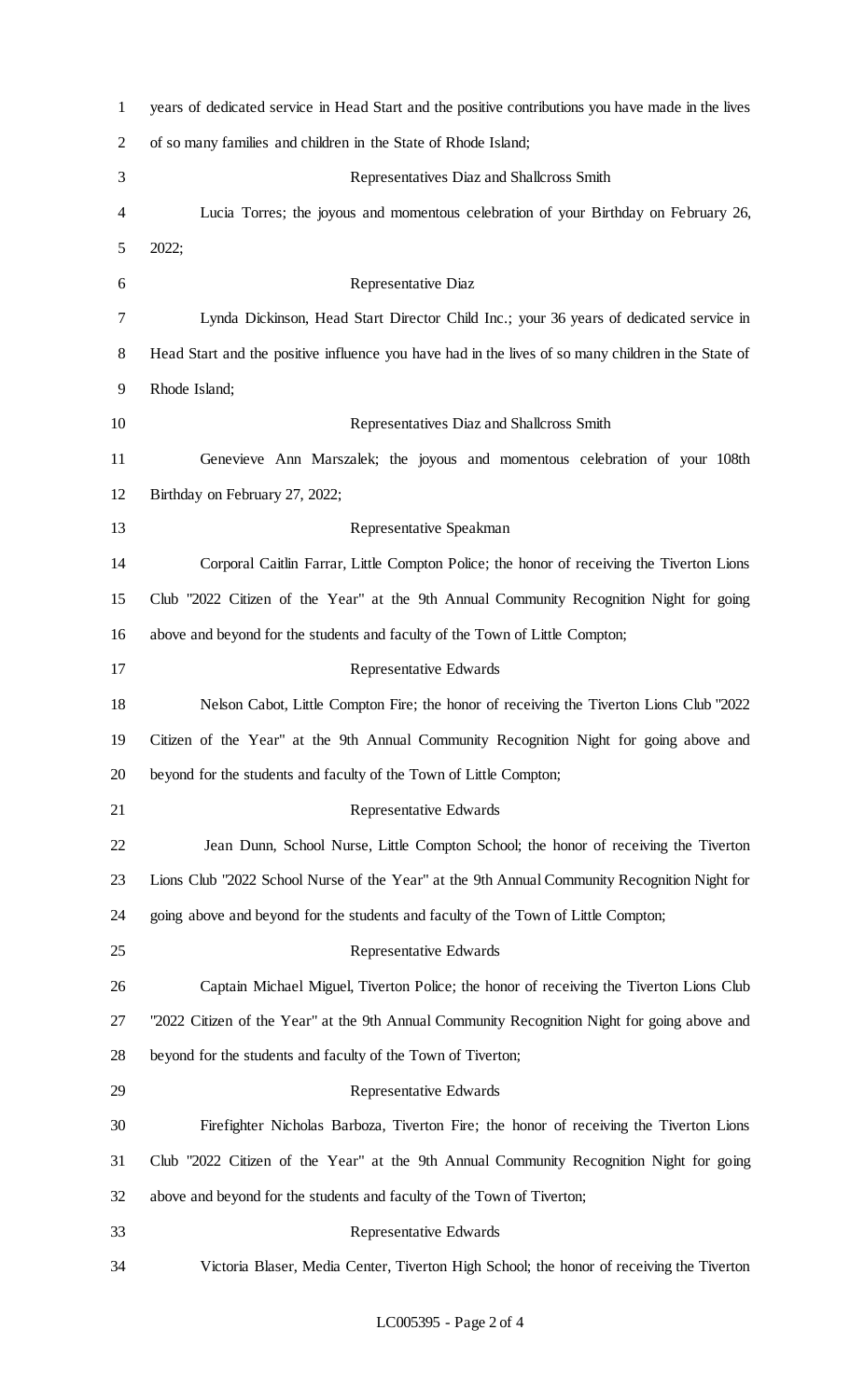| $\mathbf{1}$ | Lions Club "2022 Teacher of the Year" at the 9th Annual Community Recognition Night for               |
|--------------|-------------------------------------------------------------------------------------------------------|
| 2            | going above and beyond for the students and faculty of the Town of Tiverton;                          |
| 3            | Representative Edwards                                                                                |
| 4            | Dillon Sheridan, 7th Grade Science, Tiverton Middle School; the honor of receiving the                |
| 5            | Tiverton Lions Club "2022 Teacher of the Year" at the 9th Annual Community Recognition                |
| 6            | Night for going above and beyond for the students and faculty of the Town of Tiverton;                |
| 7            | Representative Edwards                                                                                |
| 8            | Alane DelDeo, Tiverton Fort Barton School; the honor of receiving the Tiverton Lions                  |
| 9            | Club "2022 Teacher of the Year" at the 9th Annual Community Recognition Night for going               |
| 10           | above and beyond for the students and faculty of the Town of Tiverton;                                |
| 11           | <b>Representative Edwards</b>                                                                         |
| 12           | Laura Rocha, School Nurse, Tiverton Ranger School; the honor of receiving the Tiverton                |
| 13           | Lions Club "2022 School Nurse" at the 9th Annual Community Recognition Night for going                |
| 14           | above and beyond for the students and faculty of the Town of Tiverton;                                |
| 15           | Representative Edwards                                                                                |
| 16           | Denise Duarte, School Nurse, Tiverton Pocasset School; the honor of receiving the                     |
| 17           | Tiverton Lions Club "2022 School Nurse" at the 9th Annual Community Recognition Night for             |
| 18           | going above and beyond for the students and faculty of the Town of Tiverton;                          |
| 19           | Representative Edwards                                                                                |
| 20           | Zachary Kapner, AmeriCorps VISTA Volunteer; your exemplary service as an                              |
| 21           | AmeriCorps VISTA Volunteer at Rhode Island Free Clinic, 2021-2022 helping to build capacity           |
| 22           | to provide health care for uninsured, low-income adults in Rhode Island during the Covid-19           |
| 23           | Pandemic;                                                                                             |
| 24           | Representative Diaz                                                                                   |
| 25           | Jessie Santoro; the distinguished honor of being named as the State Society of Rhode                  |
| 26           | Island and Blackstone Valley Tourism Council, 2022 Rhode Island Cherry Blossom Princess;              |
| 27           | <b>Representative Phillips</b>                                                                        |
| 28           | Bill Flynn, Executive Director, Senior Agenda Coalition of Rhode Island; your retirement              |
| 29           | after more than thirteen years as a tireless advocate for our seniors and leading efforts to organize |
| 30           | hundreds of seniors commanding the attention of elected leaders around critical issues;               |
| 31           | Representative Ruggiero                                                                               |
| 32           | The Honorable Robert Lima, Black History Month; we honor your heroic service with                     |
| 33           | the Tuskegee Airmen, who served our nation during World War II with valor and bravery despite         |
| 34           | facing systemic discrimination at home;                                                               |

### LC005395 - Page 3 of 4